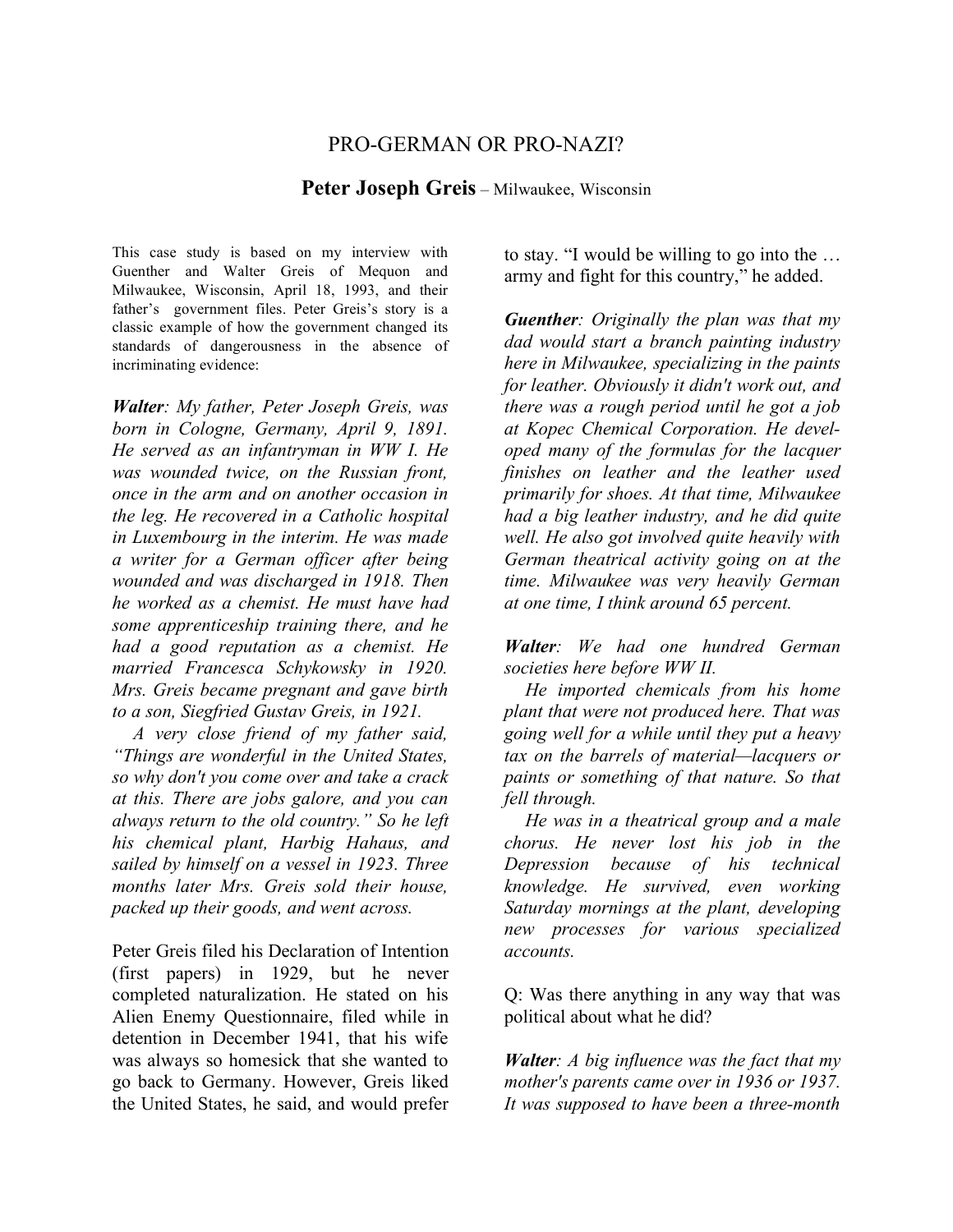*tour, but it lasted six months. In that period the Rhineland was reoccupied by Germany. My grandfather was known to make pro-German speeches about things going on over there at the time. So that was a big influence*. [This never bothered authorities.] *Although my father was not a big political orator, he was a listener, and later on, when he was interned, the FBI asked him, "Who do you want to win the war?" Being a German, he said he hoped there would be some form of peace, and that he would not like to see Germany lose. He really couldn't express what he meant in clear English, which he didn't know very well. At the chemical plant where he worked, his boss was German and the vice president was a German, so he didn't need a good background in English.* 

## *Guenther: His entire social life was in the German element.*

Peter Greis had joined the *Reichsdeutsche Vereiningung* in 1939. He was a charter member and served as its secretary. Greis later told the FBI that he joined, believing membership would gain him the protection of the German Consulate and impress German authorities with his loyalty should he ever return to the Fatherland. The Milwaukee leader of the *RV* stated in his opening address that German nationals were expected to immediately join, and that "whoever was German should proudly disclose himself as such, for the Germany of today stands behind every single one." (Authorities stated that Greis's association with the *RV* was the most damaging evidence against him.) Allegedly, when the group heard of an FBI investigation in December 1940, they disbanded.

Informants told the FBI that Greis frequented "Nazi hangouts," and he did admit to agents that he attended functions at Camp Hindenburg, the German-American Bund camp at Grafton, Wisconsin, in 1939 and 1940. Greis was also a member of the *Rheinländer Verein* and Barden Male Chorus, neither of which apparently had any overt political or propaganda agenda of concern to the government. Still, the FBI had no proof that any of the organizations to which Greis belonged was subversive, merely pro-German: "Like the Bund, you know they are [subversive] but can't prove it."

In December 1940, Greis rented a hall in Milwaukee for the German Culture Club, at which he showed Nazi films. A Milwaukee patrolman by the name of Henry Kresnicka was there and reported that those in attendance cheered wildly at everything in the films exalting the Nazis.

*Walter: Sunday morning, December 7, the Japanese bombed Pearl Harbor, and the morning of the 9th, at 1 A.M., two FBI men came to the door of our home and said they wanted to talk to him. He put on his coat and that's the last that Milwaukee saw of Peter Greis until close to six years later.* 

*Guenther and I were asleep. My oldest brother, Siegfried, was reading. He was a student at the time. He was still awake, and he answered the door, woke up my folks, and said, "There is somebody here who wants to talk to papa." So that was it. They said they wanted to question him downtown. All the people in Milwaukee who were picked up had been pinpointed; it was all preset.*

Q: Had he taken out any papers?

*Walter: No—with that language barrier, working for a concern here that was all German background. When they did hire, they hired somebody for plant production who could at least talk some German. That was a whole situation there. So he was sent to a detention barracks here and that's where he met all the rest of his friends.*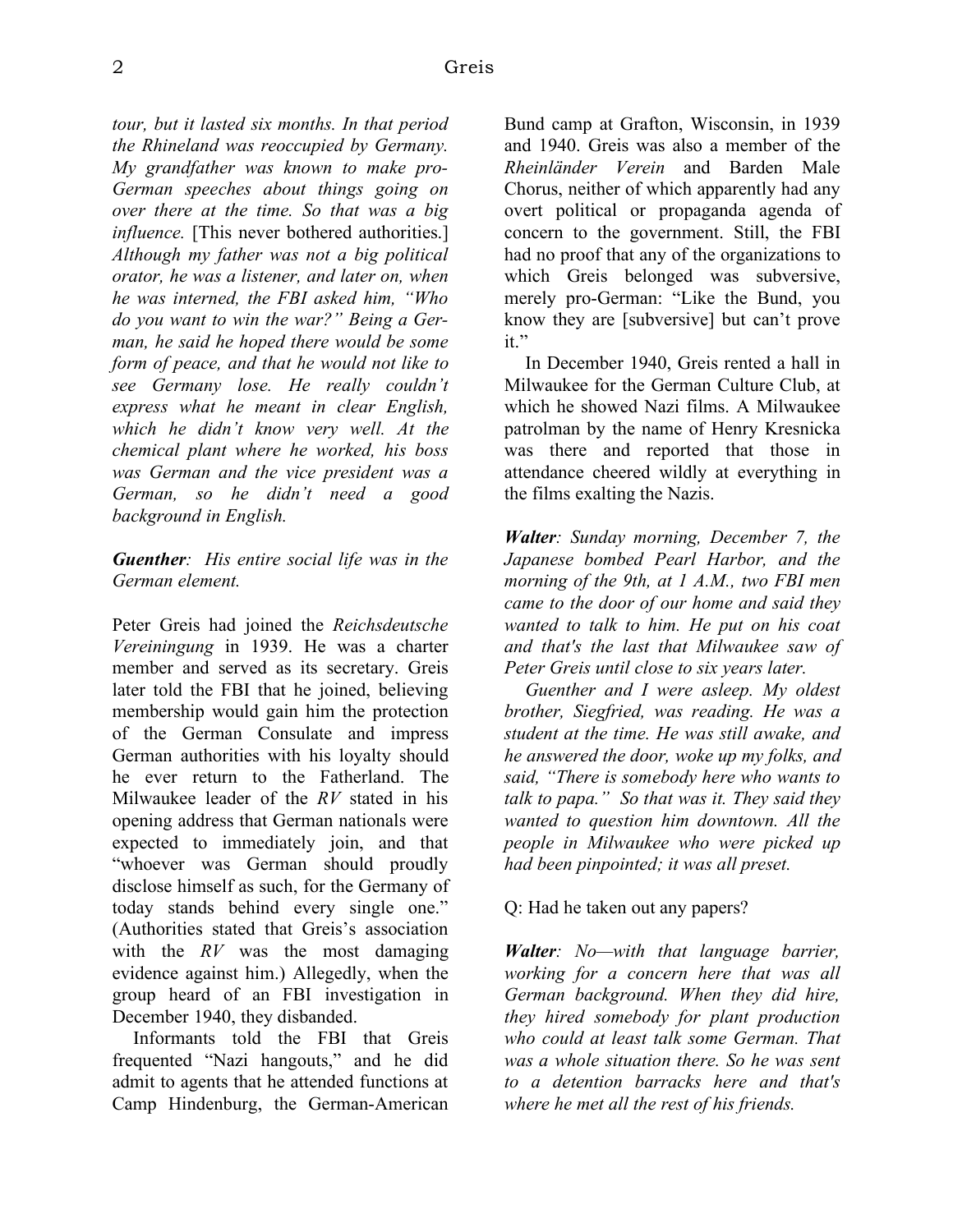*Guenther: We had no inkling from that day on for about six weeks of where he was. The authorities did not tell us that we could communicate with him. For weeks on end my brother Siegfried wrote to different camps where he thought he might be, but we had no inkling at all where the heck he was.*

*I might say another thing that didn't help at all was that Mr. Pohl, who owned Kopec Chemical, was worried that they were going to lock him up. When dad tried to get support from his boss, it backfired. He was sitting on hot coals himself; he didn't want to jeopardize his own position.*

*Walter: Mother went to Mr. Pohl as soon as dad was interned. Dad always got a five hundred dollar bonus every year as manager and chemist, and naturally she needed that money, this being December 7, and she got it. In no way did Pohl want anything to do with her, but he did ask for any recipe that she could find at home from my dad. That's what he wanted, because he was in a dire situation with the war starting and no chemist.* 

*The other serious situation was my mother's condition. We were in a rental dwelling, all living together, four sons, and we had to make do. There was no welfare here, food stamps—there was nothing. You just had to provide for yourself. They told my mother to go to work.* 

*Guenther: They told us we were four healthy boys: "You're not getting anything. You go out and see that you can get work." For a while, people helped us out, brought food or whatever. We were all in school at the time. Some of us did have jobs on weekends. It was a serious thing. We just had to go out and work after school and see that we kept the family going.*

Q: Was your mother worried?

*Walter: Oh, yes. There were many "water works" in that period. Not only about our predicament here, but also the situation in Cologne. She had a close relationship with her parents, their having visited here for that six-month period. The war came along and that really upset things rather drastically for her wellbeing. She went through a trying period. We helped as best we could. Guenther worked at a butcher shop; I think it was fifty cents an hour. And Paul, the number three brother, first enlisted around 1943 in the merchant marine, which was a private concern that was paid by the shipping companies. However, when you got into war zone, then you got double pay. That was a method of getting volunteers, and it was so bad in the merchant marine that they took young kids at sixteen and a half. From sixteen and a half on you could enlist and go to specialized maritime schooling. I joined that later on myself. You did not carry any weapons; you didn't have a uniform as such. All you were assigned to do was to run the vessel as you were trained, deliver the goods, and return with the vessel.*

## *Walter: Dad had several hearings in Milwaukee.*

Greis, who had been taken to Milwaukee's House of Correction after his arrest, learned that his hearing board had recommended internment, and the attorney general agreed on February 6. Three acquaintances provided affidavits that Greis was not connected to anything subversive, but the government did not accept character references in lieu of evidence that Greis was *not* so connected (proving the negative).

While at the House of Correction, Greis joined twenty-six other German detainees in protesting conditions. Japanese Americans at Manzanar, the group fantasized, had a "village of their own … with all the benefits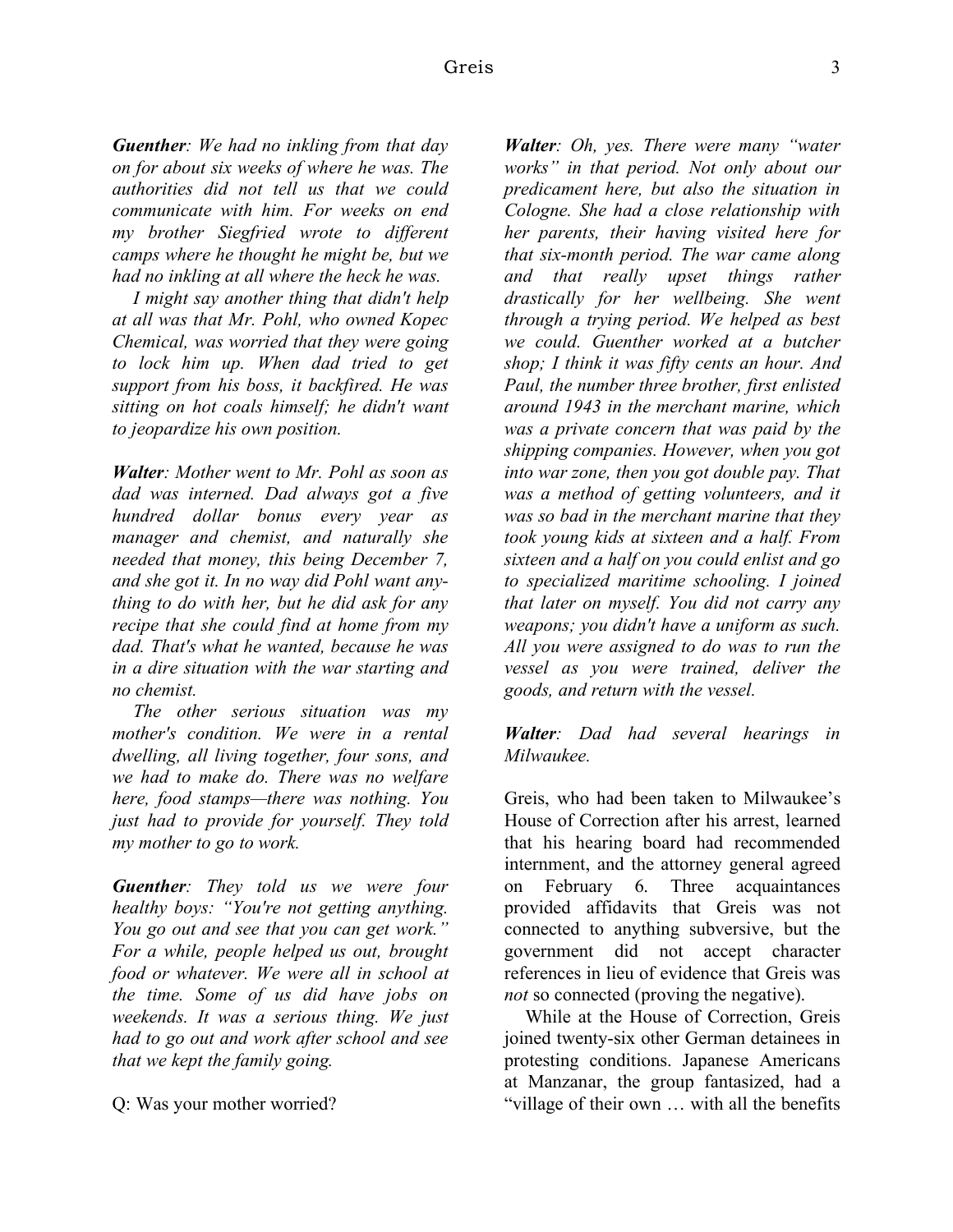of family life in their own cottages." They, on the other hand, were treated like "convicted criminals" while their families were "left to their own devices."

The Justice Department turned Greis over to the army, which sent him to Ft. Oglethorpe, Georgia, in April, then on to Camp Forrest, Tennessee, in June. The family asked the government for financial assistance, and Edward Ennis, head of the Alien Enemy Control Unit in the Justice Department, told them to look to local welfare agencies.

*Guenther: We tried to get people of some influence to intercede, get involved, and they did.*

*Walter: My mother did a lot of shopping before the war with some people by the name of Stock, who had a clothing store. My father was always well dressed; he always had good suits, and, being a dressmaker, my mother knew design, she knew clothing. So they got to know the Stock brothers personally, and when the war started she went to these people and told them how bitter she was, and what a hardship the situation was, and they said, "Listen, let's see if we can't do something," and they knew judges also. One time they said, "Your husband will be home by Christmas," so she did a lot of canning, perked up the house, and I think she bought a carpet. She was all set. Then the bottom fell out. Somehow, their connections with the State Department, where they had to go through, all fell through. There was another guy in New York by the name of Dix. I went to visit him when I was in uniform. For fifty dollars he would try and get as many clientele as he could.* 

Q: From Milwaukee, was your father taken directly to Fort Lincoln?

*Guenther: No, he was in several camps before that. The only ones that come to my mind now are Fort Oglethorpe and Camp Forrest. While he was still in Milwaukee my mother and I went regularly to see him. They had a bus loaded with all the women that went out to that place. It was quite a bit north of Milwaukee, a barracks for military prisoners* [This was likely the House of Correction.]*.*

*Walter: It was like a reserve barracks that they took over, a detention barracks of some kind. The worst part during the time he was in Ft. Oglethorpe, and later on in Bismarck, was the threatening tone of messages sent to my mother by the State Department that he would be deported* [repatriated]*. This frequently happened during the Easter period or just before Christmas, and then nothing more was heard, just that he was going to be deported, or that he was on the list to be deported. Finally, in 1944, they threatened to deport him again.*

Guenther had received his draft notice in December 1942. In response, he wrote his board that his father was being treated as a prisoner of war. Therefore, the family wanted to be reunited at a family camp, and had notified the Swiss Consulate of their desire to be repatriated. There wasn't enough money to feed the family. The Department of Public Assistance in Milwaukee urged that the family be reunited at a family camp:

The family has made a very poor adjustment since Mr. Greis's internment. Mrs. Greis appears to be quite nervous. She stated that recently the neighborhood children have been giving the "Heil, Hitler" salute whenever a member of the family appears at the window or in the doorway.

Guenther appealed his subsequent 1-A classification in February 1943. By this time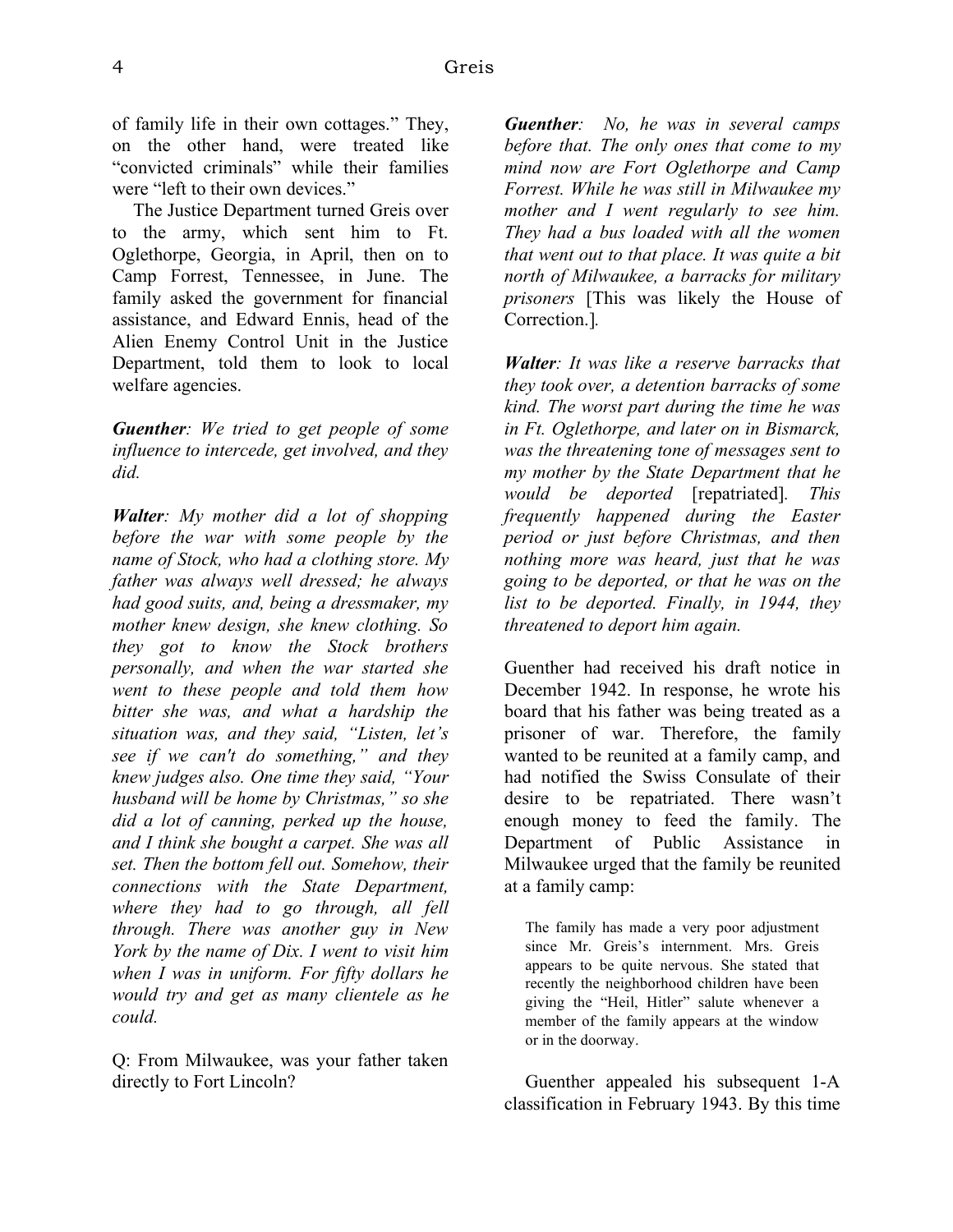his father was at Ft. Lincoln:

My greatest reason for appealing 1-A classification is that I could never become the service man you gentlemen would want me to become—at least not so long as my father is a prisoner of the same government which asks me to carry arms for it. I have every respect for our government…but if you gentlemen were in my position I'm sure your thoughts would be the same.

The family grew more desperate. In August 1943 Siegfried wrote to Director Ennis that his brothers were "making physical wrecks out of themselves and my mother is heading for a nervous collapse…. This will be only further proof of who is really paying the penalty, my interned father or the family at home," he warned.

A rehearing board met in May 1944, heard witnesses, and accepted more affidavits favorable to the prisoner. The board was aware that the family was suffering financially, but their request for repatriation proved to be the obstacle; it had been rejected in October 1943. Indeed, the Justice Department objected to Peter Greis's repatriation as early as July 1942 because of his special skill as a manufacturing chemist.

The board reconvened in August 1944 and recommended Greis's conditional release on probation, but no action had been taken by November. The U.S. attorney in Milwaukee believed that Greis's petition for repatriation "does not evidence any dangerous attitude," and was probably a desperate act on the part of a man who genuinely believed repatriation was the only way to reunite his family and escape the country he felt had abandoned him.

Clearly, one problem with the delay in implementing the board's recommendation for release was a behavioral report from Ft. Lincoln in August. Its thrust was negative, concluding that Greis was still pro-German, a man pleased with Axis successes and loyal to Axis principles and nationality—although no one yet used the term "pro-Nazi" whose closest associates were pro-German. Greis had written a poem to another German in which he indicated he would "meet these band of rascals (Americans) in Hell, where the chief of the devils would make them account for all their monstrous sins on Earth."

In September, Will Robbins, the chief internal security officer at Ft. Lincoln, interviewed Greis about his attitude toward parole, the U.S. war effort, and the outcome of the war. Regarding the latter, Robbins informed the commandant of Ft. Lincoln that Greis stated

he wishes that Germany would not lose the war…. He had been a soldier in the last war and that after Germany's defeat there existed such a chaotic condition in Germany that he could not bear to think of the German people suffering through a repetition…. He professes no interest in the Nazi form of government, [and] he seems to be greatly perturbed over the prospective fate of the German people as a nation.

*Guenther: We got a notice towards the end of 1944* [December 27]*; Mother, Sig, and I had ten days in which to pack up. We were to be deported with my father.* 

*Walter: Well, they said originally that he was going to be deported, and my mother said, "OK, if he's going to be deported, we're going to go too. Where should we go and what should we do?" They sent back a telegram, "Be at Ellis Island at that time," and that was right over the winter period of 1944.*

Francesca and Siegfried Greis were on their way to Ellis Island by early January. Guenther awaited their arrival. Authorities had decided to repatriate him as well, even though he was an American citizen. Paul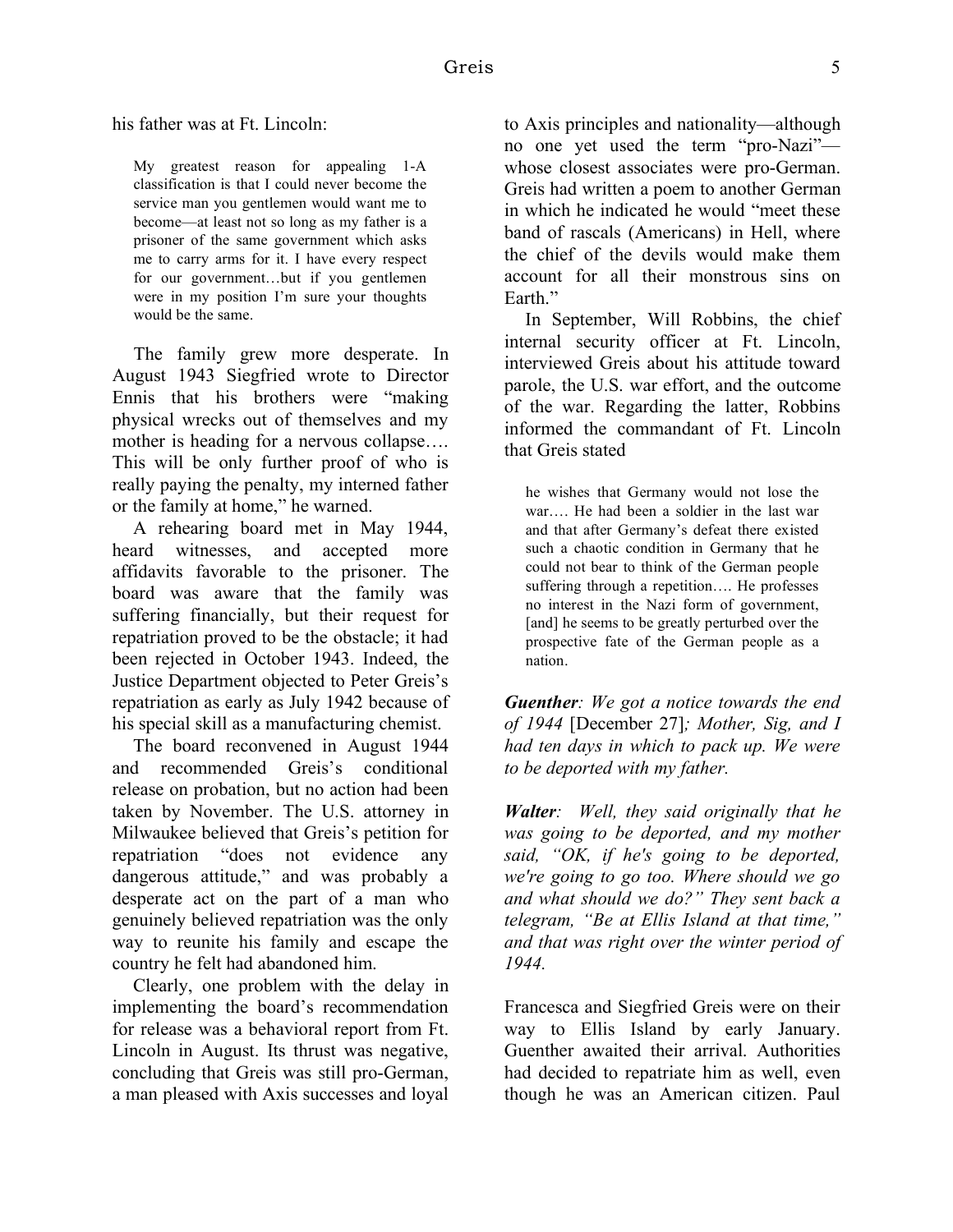was a seaman with the merchant marine, for which the fourth son, Walter, was in training at Sheepshead Bay (Boston).

An ominous, cautionary FBI memo describes the sons as comparatively well educated:

They look like first-rate military personnel or first-rate possibilities for training in espionage work to send back to the United States.

Guenther's inclusion in plans for repatriation also raised the question of repatriating a U.S. citizen; for, if he were to be sent back to Germany, he would lose that protection.

*Guenther: We had to be in Ellis Island by January 3, 1945. At that time Wally was at an officer's training school and didn't go to the island.*

*Walter: I recall visiting you guys. I remember you wanted to get an accordion from a junk shop if possible, and I don't know if I ever obtained one, but you were locked up there with Sig and the parents. Because of the situation, I was visited by the FBI and lost my radio-school training. They bounced me out and I returned from Boston to New York where I went to an engine training school.*

*Guenther: In the meantime Paul, the fourth brother, was in the merchant marine, but he knew nothing at all of what was going on.* 

*Walter: We didn't know where he was.* 

*Guenther: We tried to contact him through the Red Cross, without any luck. We would have been shipped out without him even knowing what was going on.* 

Q: And then what happened? You obviously didn't go on the *Gripsholm*.

*Guenther: Sig and I were interviewed by some officials a number of times. They asked our political views about this whole business, whether we were born in America and what not. I said I certainly don't know what Germany is!* 

*The night that they loaded the* Gripsholm*, they included my mother and us. The women were put inside the cabin on the coast guard cutter, but the men had to stand out on the back platform, on the steel deck, which smelled like hell. They ran us over to the tail end of the* Gripsholm*. And as we got there, they asked where the Greis family was, and they said, "You stay on board." And everybody else went aboard the* Gripsholm *but us. We went back but never heard a word of why we had to stay. To this day we don't know why.* 

*The following morning we met my dad who had come from Bismarck. Those people from Bismarck, wherever they were detained in New York* [or New Jersey]*, they never came to the Island. They were boarded right on the* Gripsholm*.*

*Walter: The luggage was all put aboard. Remember the overseas trunks? They lost everything.*

*Guenther: We were able to make plywood containers; I think we had ten of them for the whole family. Those things went without us. We tried to recoup them, but they just disappeared.*

As for the canceled voyage, there is a cryptic message from the INS on January 9: "Subject's repatriation on SS "Gripsholm" was canceled, and he desires to remain at ELLIS ISLAND WITH HIS FAMILY UNTIL REPATRIATED. Additional information concerning this alien than what is indicated above was not available." Francesca, Siegfried, and Guenther now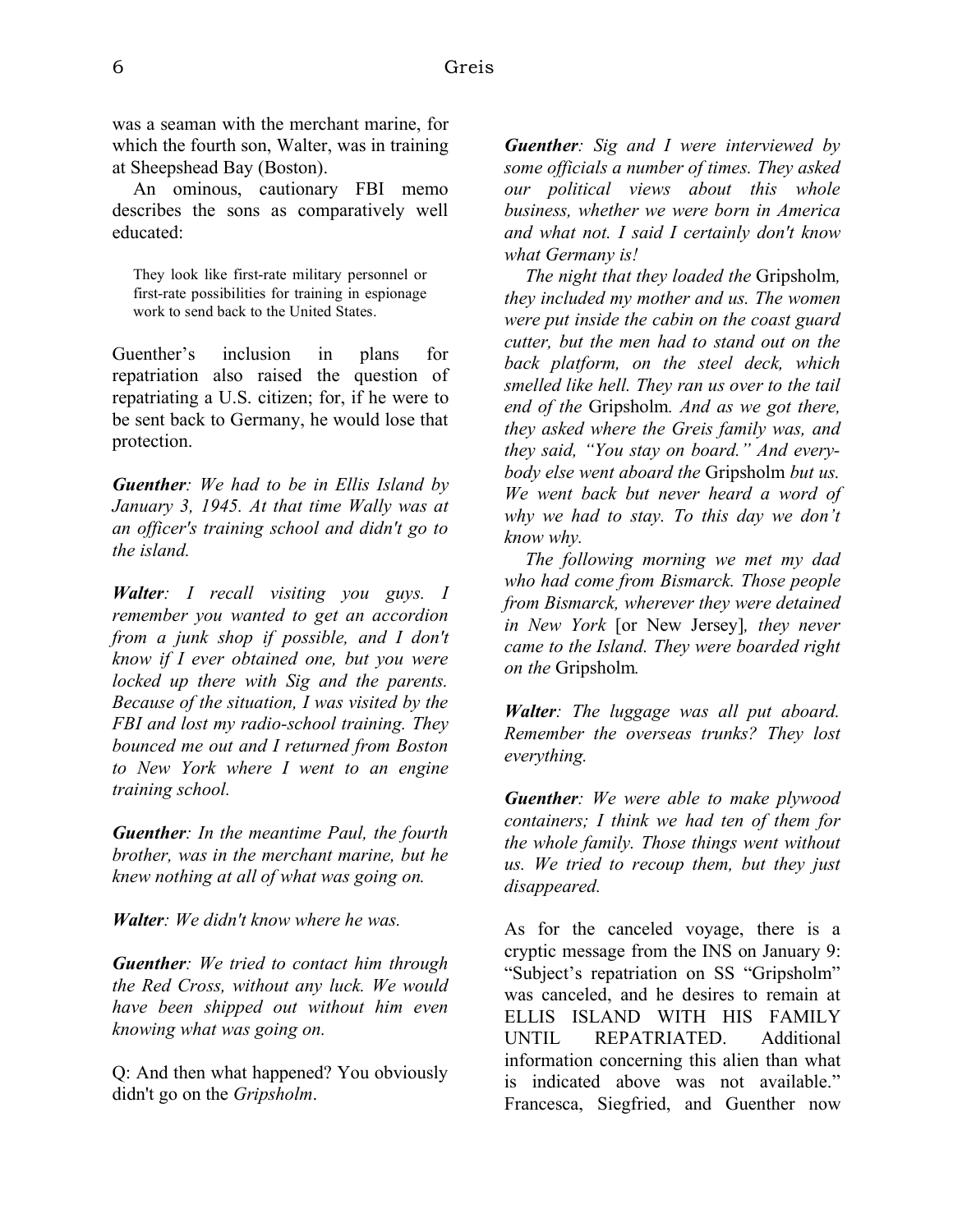became voluntary internees.

Eventually a State Department memo of March 1945 revealed why the Greises had not been permitted to sail on the *Gripsholm*: the two youngest sons, Paul and Walter, were serving in the armed forces.

Peter Greis submitted to another interrogation about his attitudes on January 19 at Ellis Island. Siegfried interpreted the exchange. The overall impression he gave was that of a man torn between two countries, who despaired for the future of his family in the United States. The family wished to remain on the repatriation list and be sent to a family camp in the meantime. Regarding a possible parole and rehabilitation, Greis said,

We are down and out. We don't see how it can be possible…. We don't have a home anymore. The contract I had with my employer has expired. The two boys have given up good jobs , and finally, after taking this step a certain stigma, which we have on us, will be hard to remove.

Yet another hearing board recommended Greis's parole, but on February 21, 1945, Attorney General Biddle refused. Assistant Attorney General Herbert Wechsler asserted that Greis could not be let go because of his "present pro-German sympathies" and attitude toward repatriation. A report from the chief of the Review Section of the AECU elaborates: "The subject, because of his very pronounced pro-German inclinations, as proved again recently by his attempt to take to Germany even his American-born children, should not be given consideration for release or parole."

Peter had written the State Department on Washington's birthday to explain the family's dilemma: Francesca had liquidated their home in Milwaukee when notified of her repatriation in late 1944. Now, they had no money and nowhere to live, it having been suggested to them that Francesca and the two oldest sons, Siegfried and Guenther, return to Milwaukee and petition for Peter's release. Peter saw "no future" and had "no courage to start all over again on vague promises of my eventual release." So, thoroughly disheartened, the family asked that all six Greises be repatriated on the next voyage of the *Gripsholm* (there would be none). They didn't want the family split up again. This decision would return to haunt Peter Greis.

Then suddenly, at the end of March, the Greises changed their minds about repatriation and requested cancellation of their petitions.

*Guenther: They put us back on the Island, and we stayed there until late April. From there they shipped us down to Crystal City. In the meantime, my mother got awfully sick, probably one of the reasons we stayed on the Island so long was that my mother was very sick and they put her in the naval hospital over on Staten Island* [U.S. Marine Hospital, Ellis Island]*.*

Mrs. Greis was admitted twice, once in February and the second time for a week in March. She had been losing blood internally and was anemic. Eventually doctors certified that she could travel "without undue danger of life or health"

*Guenther: They packed us on a train with guards; there were two men and a woman who escorted us on a troop train that headed south. Talk about being tight; we didn't know what the Hell was going to happen. The Border Patrol guards, or whatever they were, said, "These are very important people," something to that effect. "Special passage." Otherwise, it could have been something else on that train with all those troops, you know.*

Q: How much longer were your parents kept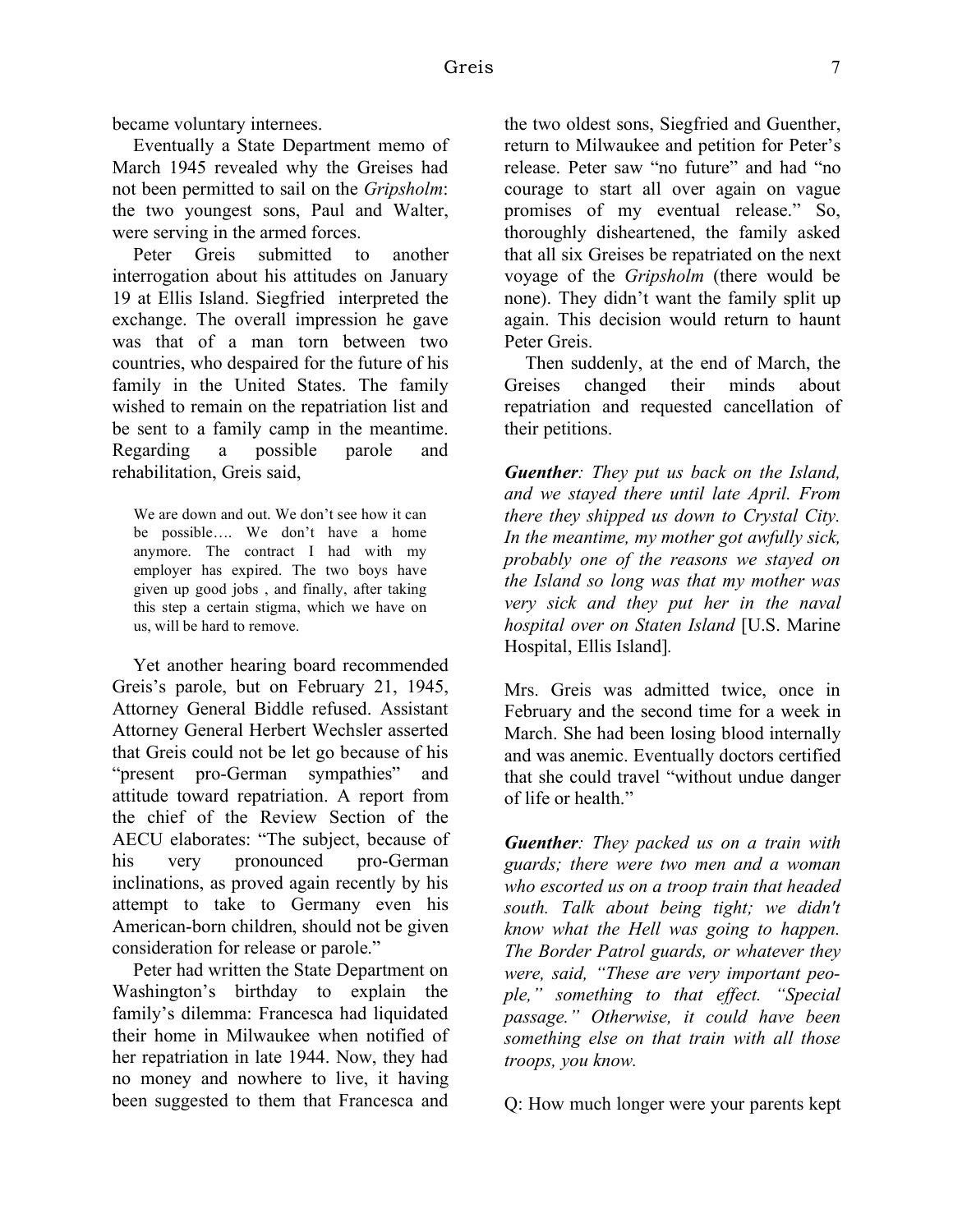there?

*Walter: They got out in 1946.* [Walter is off by a year. The new attorney general (Biddle was in Nuremberg, prosecuting war criminals). Tom Clark, had ordered Peter Greis out of the country in January 1946. A Special Board of January 1945, and a Repatriation Hearing Board of October 1945, gave him 30 days to leave.]

Meanwhile, at Crystal City in June 1945, Mrs. Greis's health took a turn for the worse, and Siegfried petitioned to be let out of camp. Francesca was tentatively diagnosed with uterine cancer (subsequent tests showed it wasn't cancer) at the U.S. Marine Hospital in Baltimore, Maryland, where camp officials had sent her for more complex screening.

*Guenther*: *When I got to Crystal City there were still about eight hundred Germans there. Sig, my oldest brother, who was still a German citizen, was worried like crazy. He wanted out, and before long they released him. I stayed with my folks through the following summer or fall, I would say over a year. Of course I said I wanted to get back to college. They said, "That's no problem." So I went back that following fall. They asked me if I would do them a favor, bring two young Japanese kids and drop them off in Chicago, which I did. Crystal City was divided in half. There was a contingent of Japanese down there; the Germans were on one side and the Japanese on the other.*

Siegfried's request was accepted by Milwaukee's Department of Public Assistance, and he was advised to report to his draft board on arrival. He got back his old job at the Schlitz Brewing Company ("It seems as if I had never been away.") and applied for his first papers. Never far from his concern was his father's continued

plight, to which he now turned with newfound energy, and none too soon. On July 14 President Truman had ordered that all remaining internees be deported. Peter requested a hearing. Shortly thereafter, Francesca, much improved returned to Crystal City.

Siegfried, having been told before he left Crystal City that the government placed considerable importance on whether an internee would have a home to return to, wrote to the internal relations officer at camp, "Mac" Alexander (E. D. McAlexander), that he had found a furnished apartment for his parents. Moreover, he had asked whether his father's former employer would take Peter back. However, it came as a shock to Siegfried to learn that his father was to be deported since he was expecting Peter's imminent release.

In an exchange of letters with Edward Ennis, Siegfried now learned that his father's formerly pro-German attitude and behavior had been transformed into "substantial evidence that he adhered to the Nazi government and its principles." This change, designed I believe to satisfy the language of Truman's blanket deportation order, happened to many other Germans in Greis's predicament. Ennis added that if Peter were to be repatriated, "it is probable that he will not be permitted to return to the United States."

In the midst of this ominous news, Guenther also wanted to return to Milwaukee to enter the University of Wisconsin. He, too, of course, had to report to his draft board and promise not to carry messages to unauthorized persons or discuss the camp or any of its inmates.

*Guenther: I went back to school and Sig got a job Schlitz brewery; he was at Schlitz before we left, and he went back there.*

*All this was awfully hard on mother. While she was on Ellis Island she was very*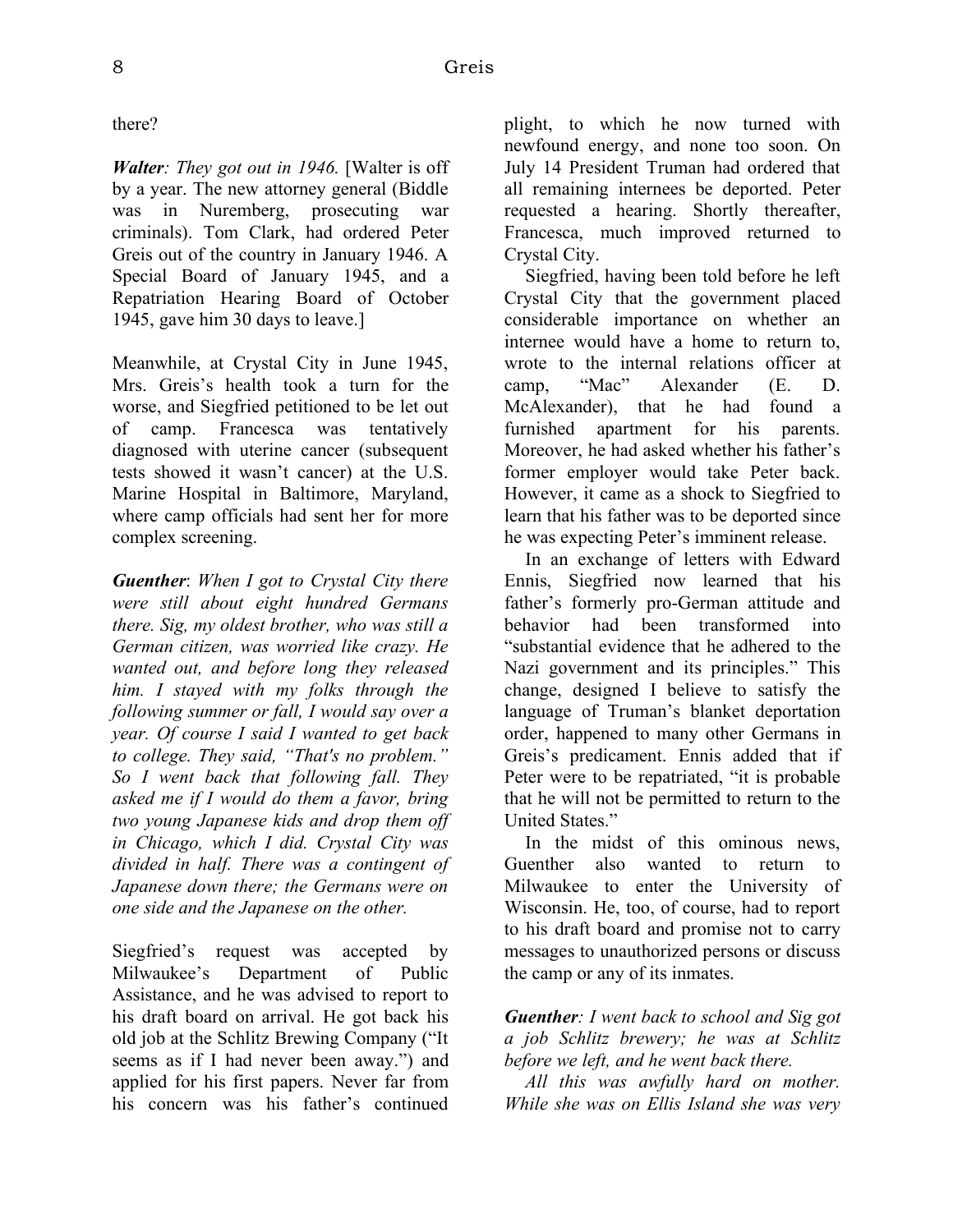*sick, and part of it probably was due to psychological effects. It was a heck of a strain, everything being torn apart, especially not knowing where Paul was. Of course, everything in Europe was all blown to bits already; it would have been a heck of a thing, being shipped over there.*

*I was surprised years later to find that once we were at Crystal City, they were going to start proceedings again to ship us back to Germany.*

*Walter: After Siegfried and Guenther left Crystal City for Milwaukee, they were going to deport my mother and dad, around 1946. The war was over and they're going to deport them. The war was over!*

A repatriation hearing board met on October 2 to make a recommendation on Peter's fate. The board made a direct connection between Peter's membership in German organizations in Milwaukee and the German-American Bund. It noted, too, his attendance at Camp Hindenburg. While in internment, Peter showed himself to be at least strongly pro-German *"if not pro-Nazi"* (italics added). Peter told the board that his sons, including the two in the merchant marine, whom he tried to have released, did not want to go to Germany but were willing to do so for the family's sake. The board decided on repatriation due to Peter's attempt to have Walter and Paul released from the merchant marine and because of his "influence upon his four sons … in favor of Germany."

In mid-December Francesca began a thirty-day visit to her Milwaukee sons, which, with repeated requests for extensions, lasted for three months.

Peter was told of his imminent removal on January 16. There ensued a renewed effort to get Edward Ennis and Attorney General Clark to reconsider, including letters from Siegfried, Edward Stock, a Milwaukee businessman and old friend of the family, and Wisconsin's two senators, Alexander Wiley and Robert M. LaFollette. All were politely rebuffed, the attorney general citing Peter's "adherence to Nazism." (Remember, when Peter was interned he was thought to be merely pro-German.)

By May, overcrowding at Ellis Island postponed Peter's removal indefinitely, and he now had a lawyer: George C. Dix of Wall Street in New York City. Dix, who was handling many other German deportation/repatriation cases, promised to take the necessary legal steps on Greis's behalf as soon as Peter received his final notification to depart. The lawyer intended to file a writ of habeas corpus with the Texas attorney general.

The indefatigable Siegfried had decided on some investigating of his own. He got hold of the minutes of the *Rheinländer Verein* back to 1930. Nowhere, he wrote Thomas M. Cooley, II, the new head of the AECU, could he find any evidence of its being pro-Nazi. When it had been suggested that the group boycott stores as being anti-German, the resolution was thrown out because "the membership felt that the organization should not be used as a political tool by anyone." Siegfried emphatically denied that his father had anything to do with the showing of "Blitzkrieg in Poland," as had been reported. His father had encouraged his sons to join the merchant marine, and it was more his mother's prodding, her physical condition, and growing bitterness that prompted the family to apply for repatriation.

In a separate letter on July 20, Walter Greis backed all of his brother's assertions about Francesca's role in requesting repatriation, the political neutrality of the *Rheinländer Verein*, and the showing of pro-Nazi films. Moreover, Peter had never contacted Walter to persuade him to leave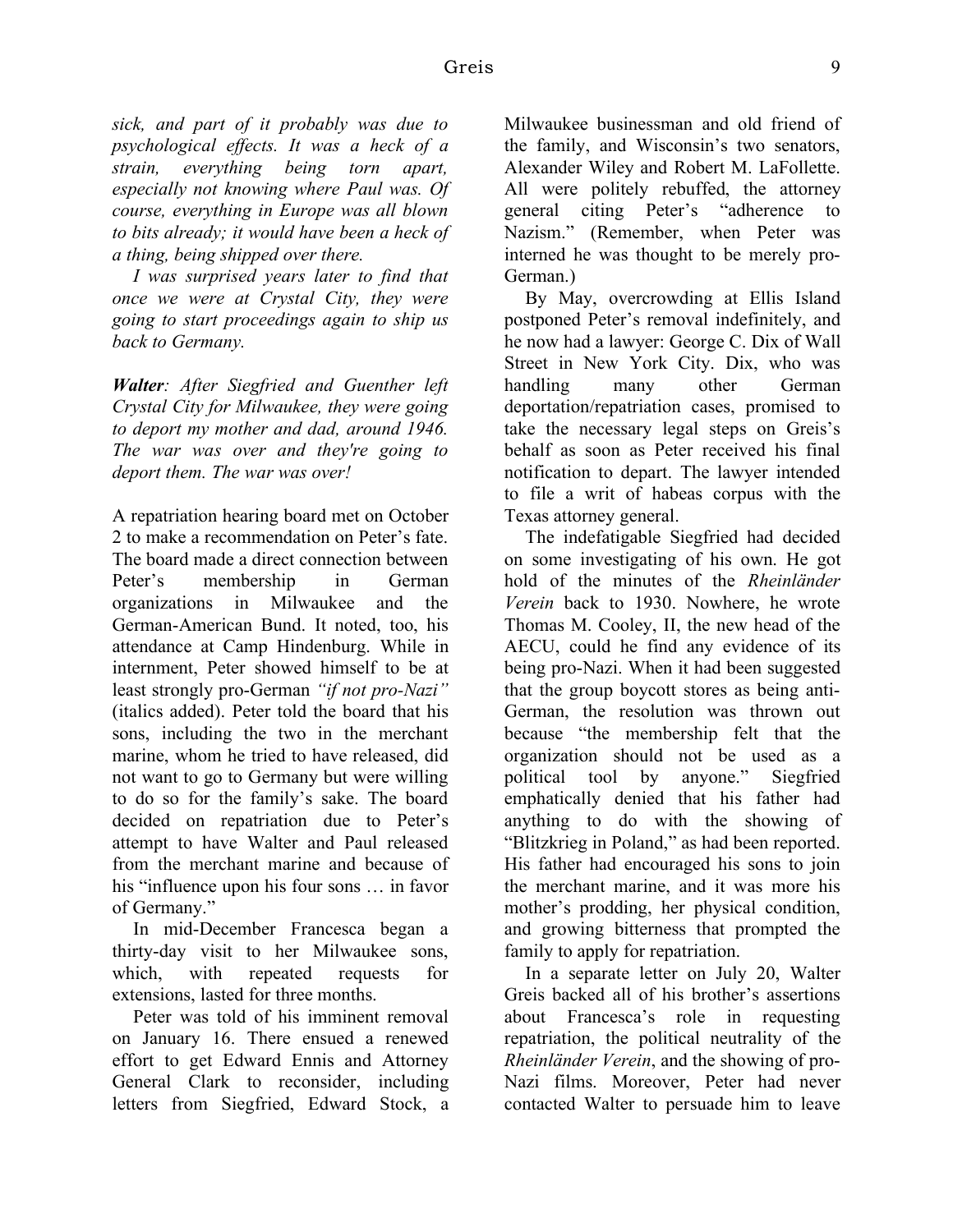the merchant marine in order to return to Germany. This and a follow-up letter in late October did nothing to dissuade the attorney general, however, even though Cooley and the solicitor general now recommended Peter's release. Walter made an appointment to see Cooley on December 2.

On March 12, 1947, Peter was given a thirty-day parole to arrange his affairs, pending repatriation. Then, without explanation or fanfare, as often happened in such cases, the attorney general released Peter on March 21.

Why hold him for nearly two years after the war and threaten deportation? Wasn't internment and his family's impoverishment punishment enough? Hitler and his gang were either dead or imprisoned and Germany occupied. Was Greis somehow less dangerous on March 22 than the day before? Perhaps his supporters had finally convinced the attorney general that Peter wasn't a danger and hadn't been a Nazi. Perhaps the timing of his release had to do with the imminent closure of Crystal City. Perhaps it was because Greis had not retained a lawyer after all. Others who were parties to class-action suits were sent to Ellis Island to await pending court decisions regarding their status, and were not released until 1948 or 1949. Perhaps the Nazis were passé now that the country was embracing a new manifestation of fear: the Soviet Union and a domestic Red Scare.

Two weeks after hearing the good news Peter and Francesca left Crystal City, not for Ellis Island and a one-way ticket to Germany, but to their anxious sons in Milwaukee. Peter returned an unused portion of their rail fare to the internal relations officer at Crystal City, and both made application for citizenship, although, as a German citizen, Peter expected to receive a pension from the West German government.

Q: Did anybody ever tell you what the reason for all this was?

*Guenther: The only thing that kind of sticks in my mind from the FBI was, "Well, your dad was an awfully popular guy," and that was not good news. When they put on those musicals, they had a full house. In fact, the police would monitor how many people could go into that hall. Let's say they had a limit of eight hundred people, but they'd try to jam a thousand in.* 

*Walter: They played in other cities, too. They'd pack up the stage crew and everything, and they'd play in neighboring cities—Sheboygan. I think they played in Manitowoc, too. In Milwaukee, they would give the same performance two or three weekends because there was such a good turnout. It was all amateur, but they had their own costume designers who were professional people belonging to the club. They had that carnival background from Germany.*

Q: They told you that because your father was so well known he was more vulnerable?

*Guenther: Yes. He could persuade other people. Apparently that's what they figured. My dad certainly wasn't a political-minded guy who would get up and make political speeches or anything like that. Hell, there was none of that. There were many other people in Milwaukee that did that. Other than him being friendly to Germany, politically there was nothing of any essence. The other thing that proved it too, was, they used to have Steuben Day parades here.*

Q: Did your father ever become an American citizen?

*Guenther: No, but my brother Sig did as soon as he got out. I guess it was one of the*